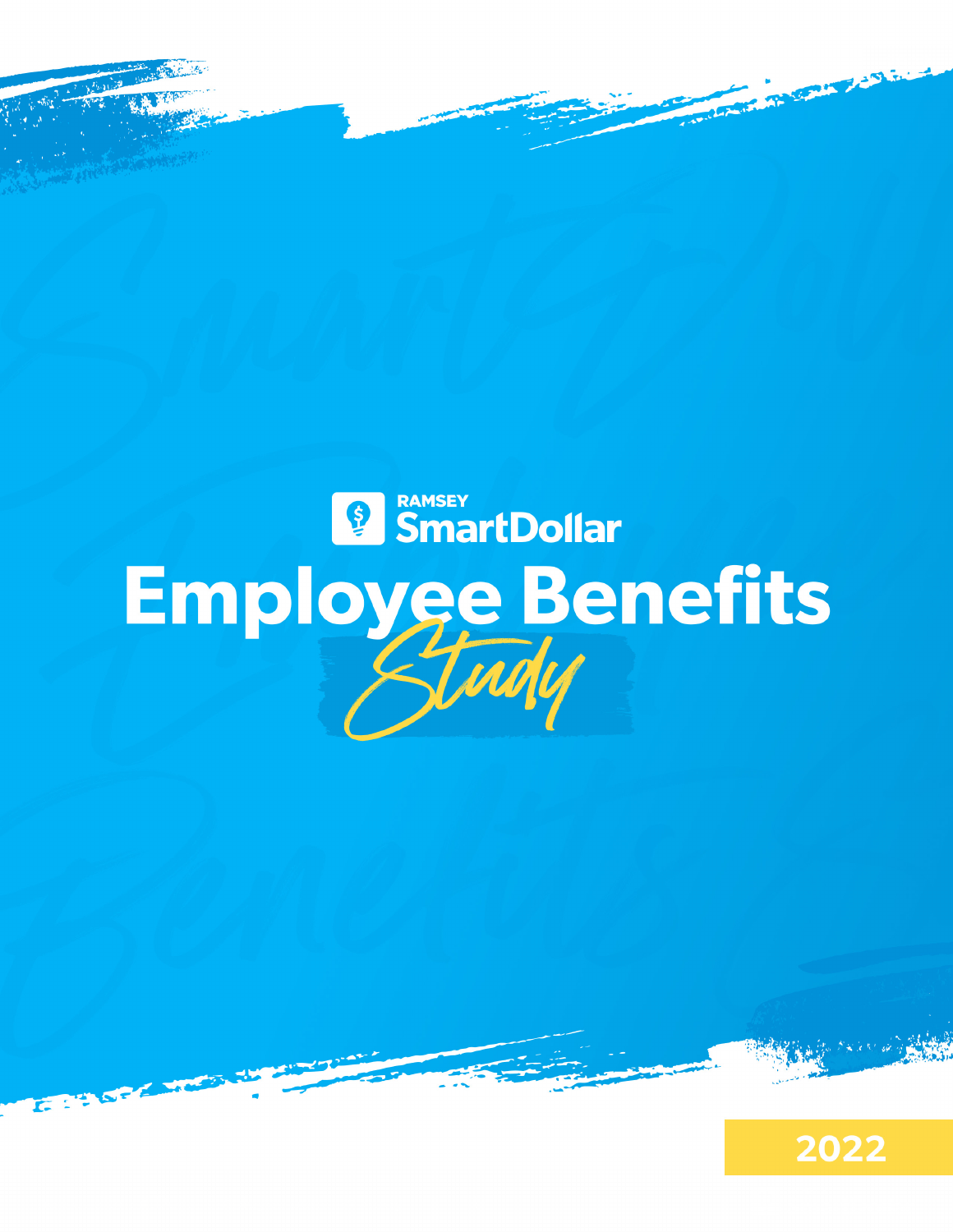## **About the Study**

Ramsey Solutions conducted a study of more than 3,000 full-time American employees working at organizations with 25 to 3,000 employees and who receive benefits through their employer. The study covered topics including employee benefits, perceptions of and engagement with financial wellness benefits, employee financial and mental health, and other trends impacting today's workforce. The sample was fielded January 10, 2022, to January 25, 2022, using a third-party research panel.

For the purposes of this study, the following definitions of organization size were used:

Small Business: 25–199 employees Medium Business: 200–999 employees Large Business: 1,000–2,999 employees

## **Study Summary**

The 2022 SmartDollar Employee Benefits Study from Ramsey Solutions reveals how employees feel about financial wellness benefits provided by their employers, the financial concerns they're facing, and other workplace trends impacting today's full-time workforce.

- 55% of employees say they **worry about their personal finances daily.**
- 45% of employees say that in the last year, they've been **distracted at work due to financial problems.**
- 1 in 4 employees currently have access to a financial wellness benefit from their employer. But for those who don't have access, **it's among the top benefits they wish they had.**
- 38% of employees say having a financial wellness benefit has had a **significant impact on their personal finances.**
- 6 in 10 employees say they **feel behind on their retirement goals.**
- Nearly half of employees (46%) say that in the last year, **their mental health has impacted their ability to do their job to the best of their ability.**
- Employees report that in the last month, they felt **stressed (66%), burned out (56%), overwhelmed (57%) and angry (44%) at work.**

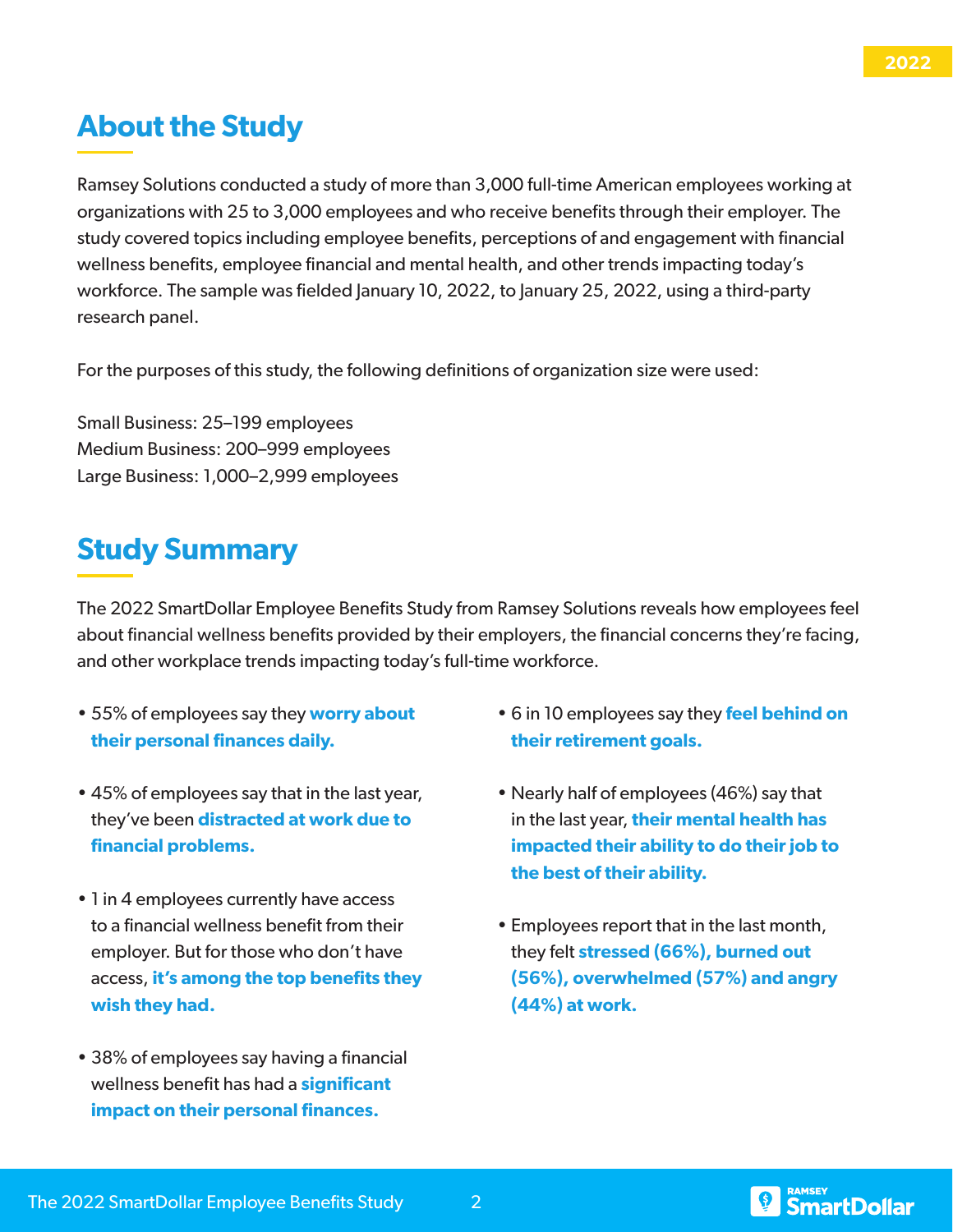## **American employees are burdened by money stress and worry.**

Today's employees are facing many challenges, from employee turnover to mental health to a lack of satisfaction. But their personal finances are a major cause of stress in their lives. One-quarter of full-time workers report that they're struggling financially. Even more feel stuck—with 56% saying they feel like they can't get ahead with their personal finances.

And those struggles translate to stress and worry. In fact, personal finances and money were the top issues creating "a significant amount of stress" in the last month for employees—more than their career, relationships and family. And more than half of employees (55%) say they worry about their personal finances daily.



#### Over half of employees (55%) say they worry about their personal finances *daily.*

Younger workers are even more likely to deal with money stress on a daily basis. Seventy-two percent of Gen Z employees and 65% of millennial employees say they worry daily about their personal finances, compared to 54% of Gen X employees and 28% of baby boomer employees.



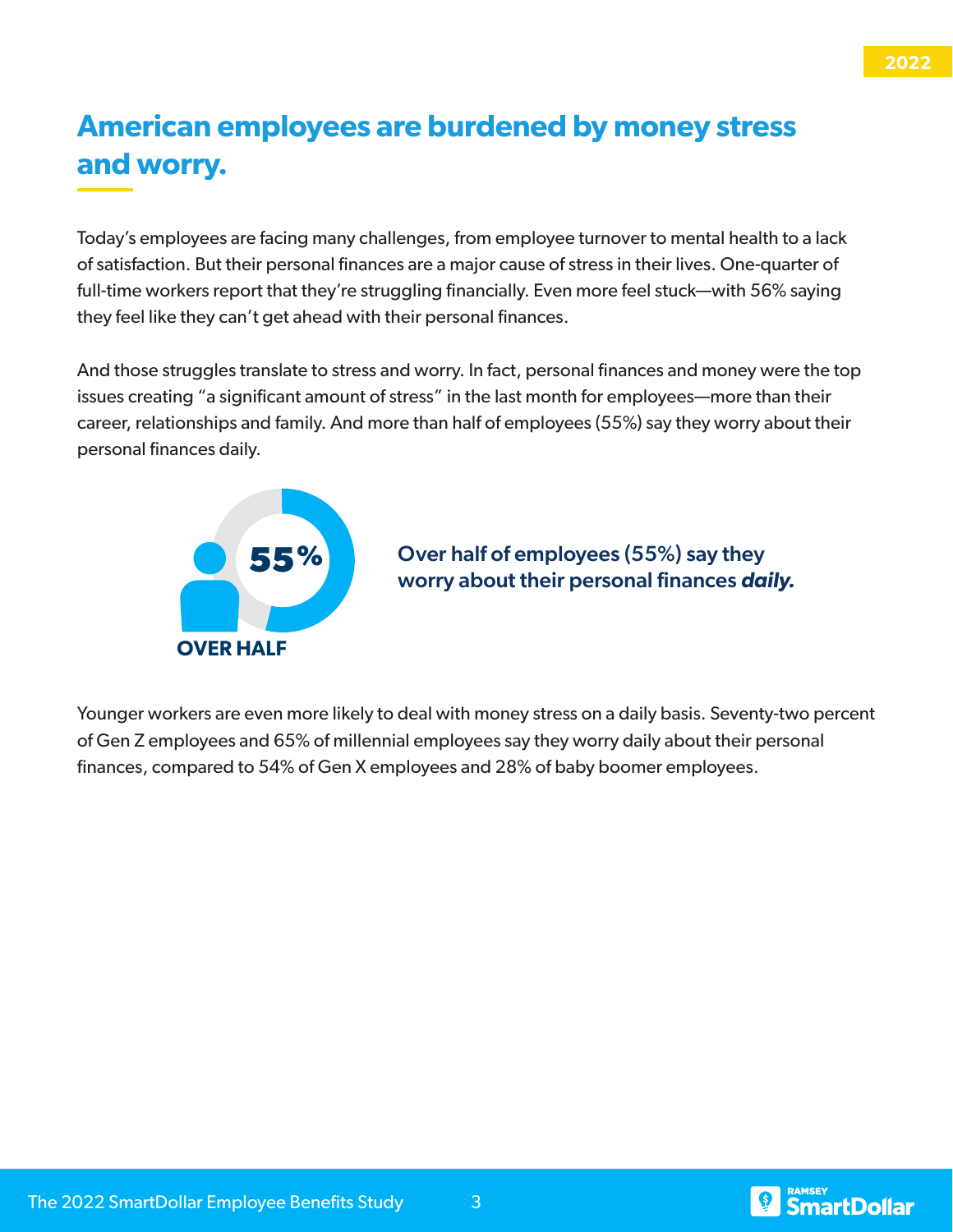## **Personal finance problems hurt employees' ability to do their best work.**

Personal finance problems don't stay personal—employee money stress follows them into work as well. More than one-third of employees report that they've missed work due to a financial problem. This affected workers at small (37%) and medium (41%) organizations even more than those working at large organizations (30%).

Even more employees have had their personal finance problems interfere with their work. Nearly half of employees (45%) say that in the last year, they've been distracted at work due to financial problems.



Nearly half of employees (45%) say that in the last year, they've *been distracted* at work due to financial problems.

Employees of small (44%) and medium (49%) organizations were even more likely to report being distracted at work due to personal finance problems than those working at large organizations (40%).

## **Most employees wish their employers offered more resources to help them manage their finances.**

With these financial struggles, many employees are looking to their employer to step in with assistance. Nearly 3 in 4 employees (73%) say they wish their employer offered more resources to help them manage their finances.

Nearly 3 in 4 employees (73%) say they wish their employer *offered more resources* to help them manage their finances.





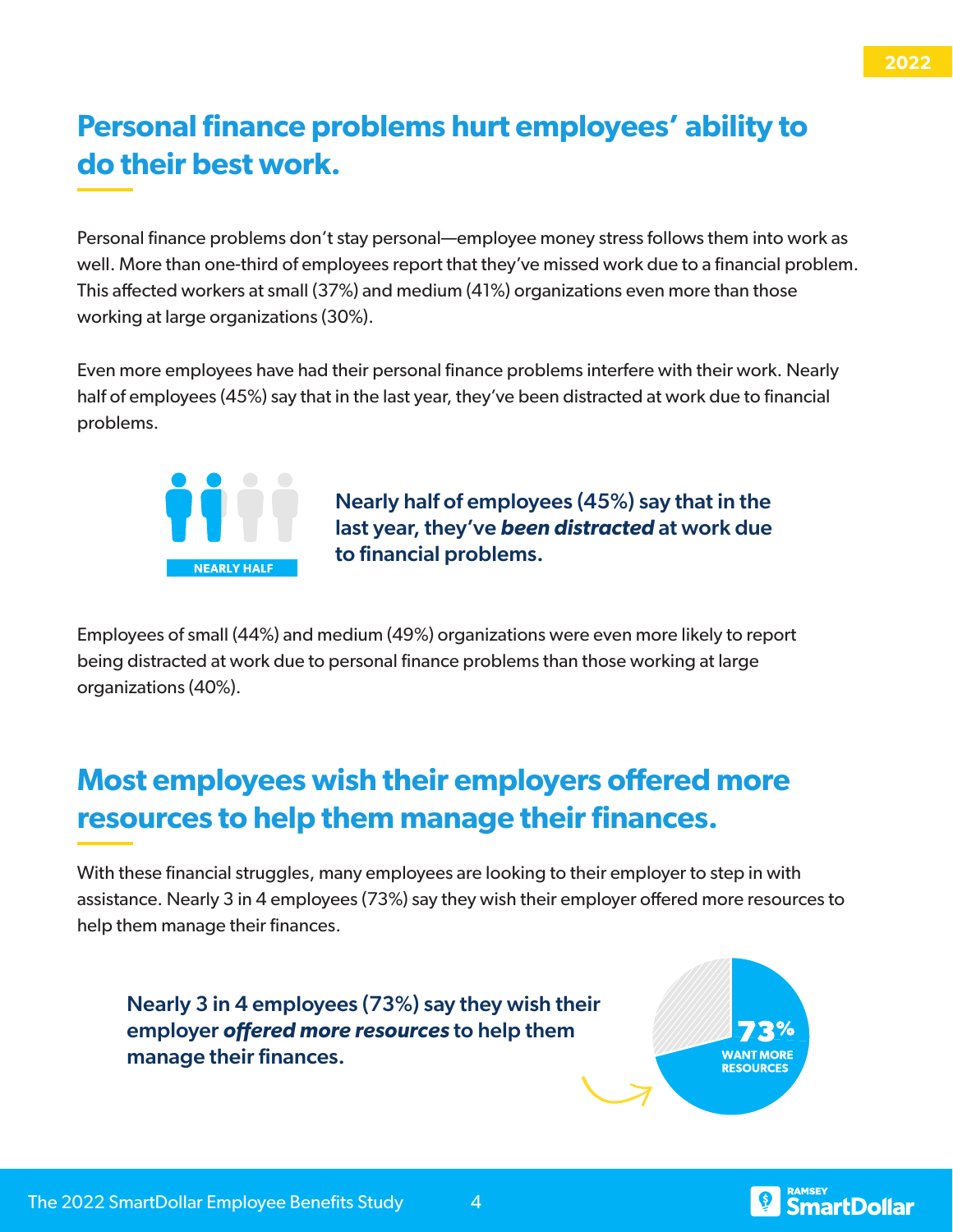Millennial workers especially are looking to their employer to step in with help. Eighty-four percent of millennials say they wish their employer offered more resources to help them manage their finances. In fact, financial wellness benefits are among the top benefits that employees who don't already have one wish they had. Currently, only 1 in 4 employees (23%) have a financial wellness benefit from their employer.



### Currently, only 1 in 4 employees (23%) *have a financial wellness benefit* from their employer. **23%**

That's comparable to the percentage of employees who have other wellness programs, like mental health resources (25%) and career and professional development programs (22%). But it's less than those who have a health and wellness program as a benefit through their employer (34%).

Of the different kinds of financial wellness benefits, large organizations were more likely to offer both financial planning resources and financial education resources to their employees as benefits. Only 12% of those working at small organizations currently have a financial planning benefit, compared to 15% of those working at medium organizations and 22% of those working at large organizations.

The discrepancy is even larger for financial education benefits. Only 7% of those working at small organizations have a financial education benefit, compared to 14% at medium organizations and 19% at large organizations.



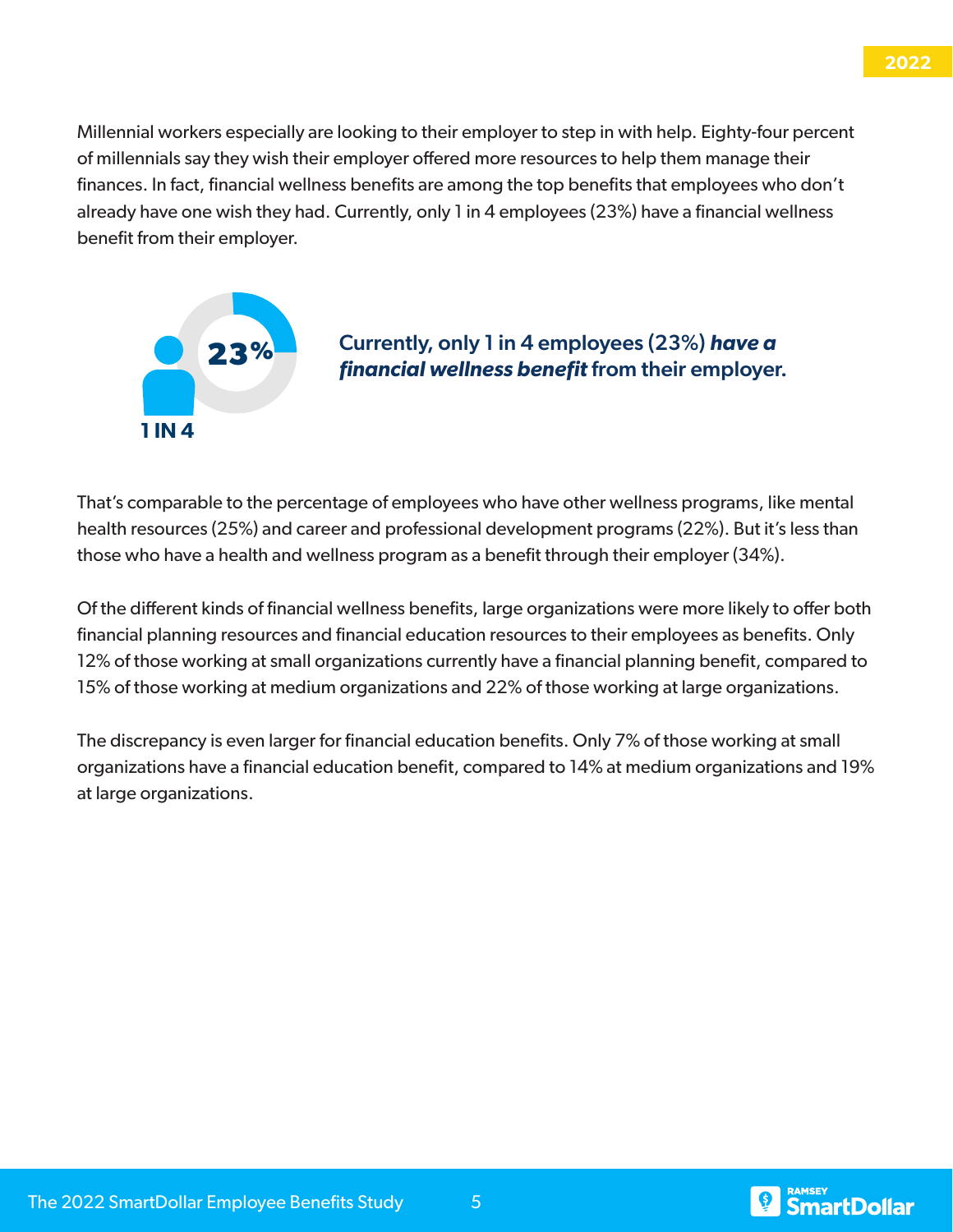Financial wellness benefits are among the top benefits employees are looking for from their employer, though few currently have access to one. Benefits related to their finances are what employees are looking for most after flexible and remote work options (14%). Among those who don't currently have these benefits provided, employees wish they had access to perks programs for savings on purchases (14%), student loan repayment assistance (13%), financial hardship programs (12%), financial planning resources (12%) and financial education resources (12%).

Even when they don't have access to a financial wellness benefit, employees see the value one could offer. Eight in 10 employees agree that financial wellness is an important part of a comprehensive employee benefits package. And those who have a financial wellness benefit rate their overall benefits package much higher because of it.

# **8 IN 1 0**

### Eight in 10 employees agree that financial wellness is an *important part* of a comprehensive employee benefits package.

One-third of employees (34%) say they're extremely satisfied with their overall employee benefits package. But those with access to a financial wellness benefit provided by their employer (46%) are more than twice as likely to say they're extremely satisfied with their current overall employee benefits package compared to those who don't have access to one (21%).



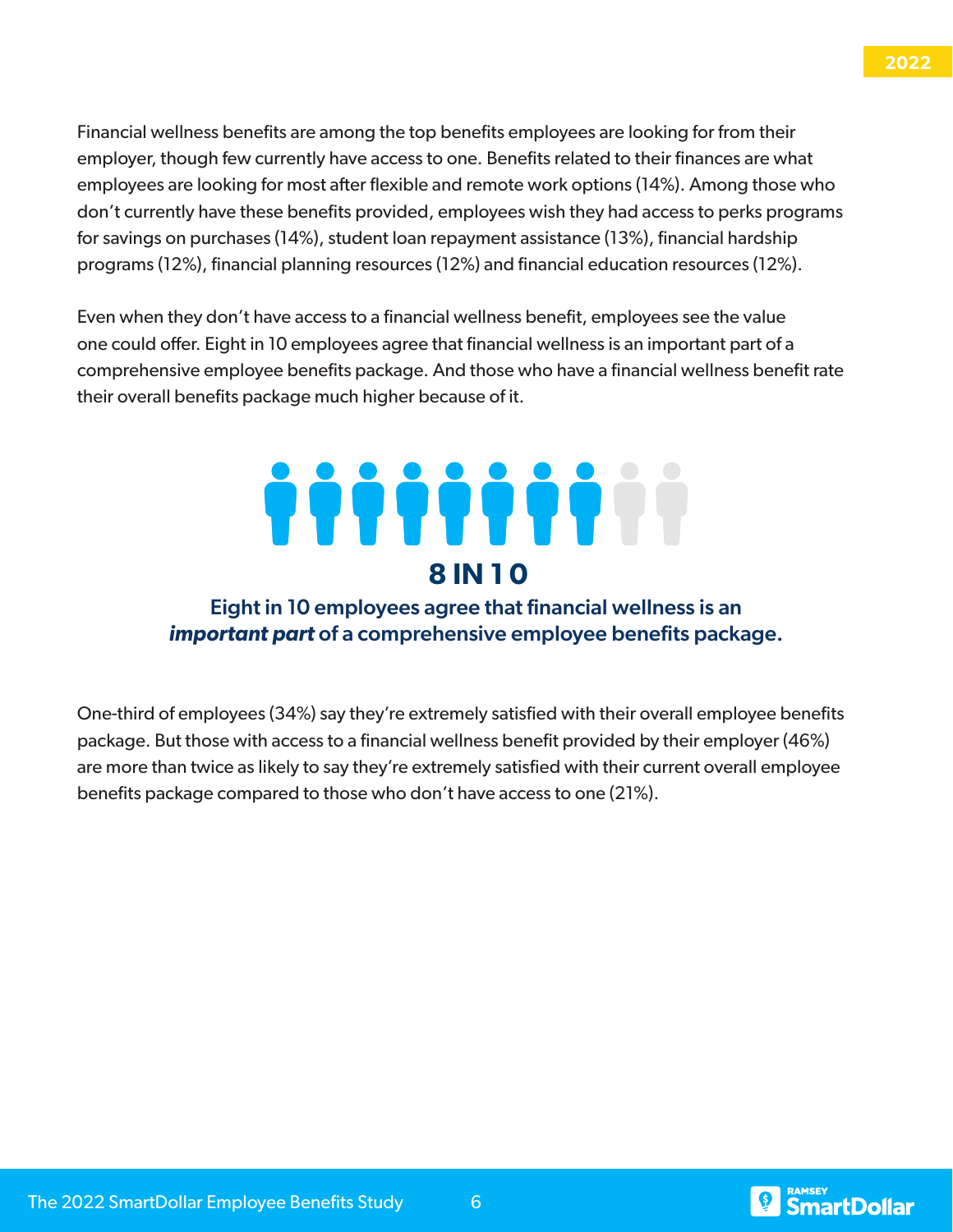## **Employees with a financial wellness benefit made progress toward retirement savings and are less stressed about money.**

Financial wellness benefits don't just contribute to employee satisfaction. They also offer real value to employees and help them address their personal finance concerns and struggles. Nearly 4 in 10 employees with a financial wellness benefit (38%) say that having a financial wellness benefit has had a significant impact on their personal finances. Another 44% say it's made a moderate impact. Additionally, those employees with a financial wellness benefit (60%) were twice as likely to describe their personal finances as "better off than this time last year," compared to those who don't currently have a financial wellness benefit (30%).



As a result of using their company's financial wellness benefit, employees report both practical and emotional improvements in their personal finances. Both long- and short-term savings were top areas of concern that employees improved by using their financial wellness benefit.

By using their financial wellness benefit, 29% started saving for retirement and 25% built up their emergency fund. And not only did employees start saving for retirement, but one-quarter (24%) say they had more clarity around how much they should be saving for retirement.

Employees who used their employer-provided financial wellness benefit say it gave them peace of mind—27% say they experienced less stress about their personal finances.

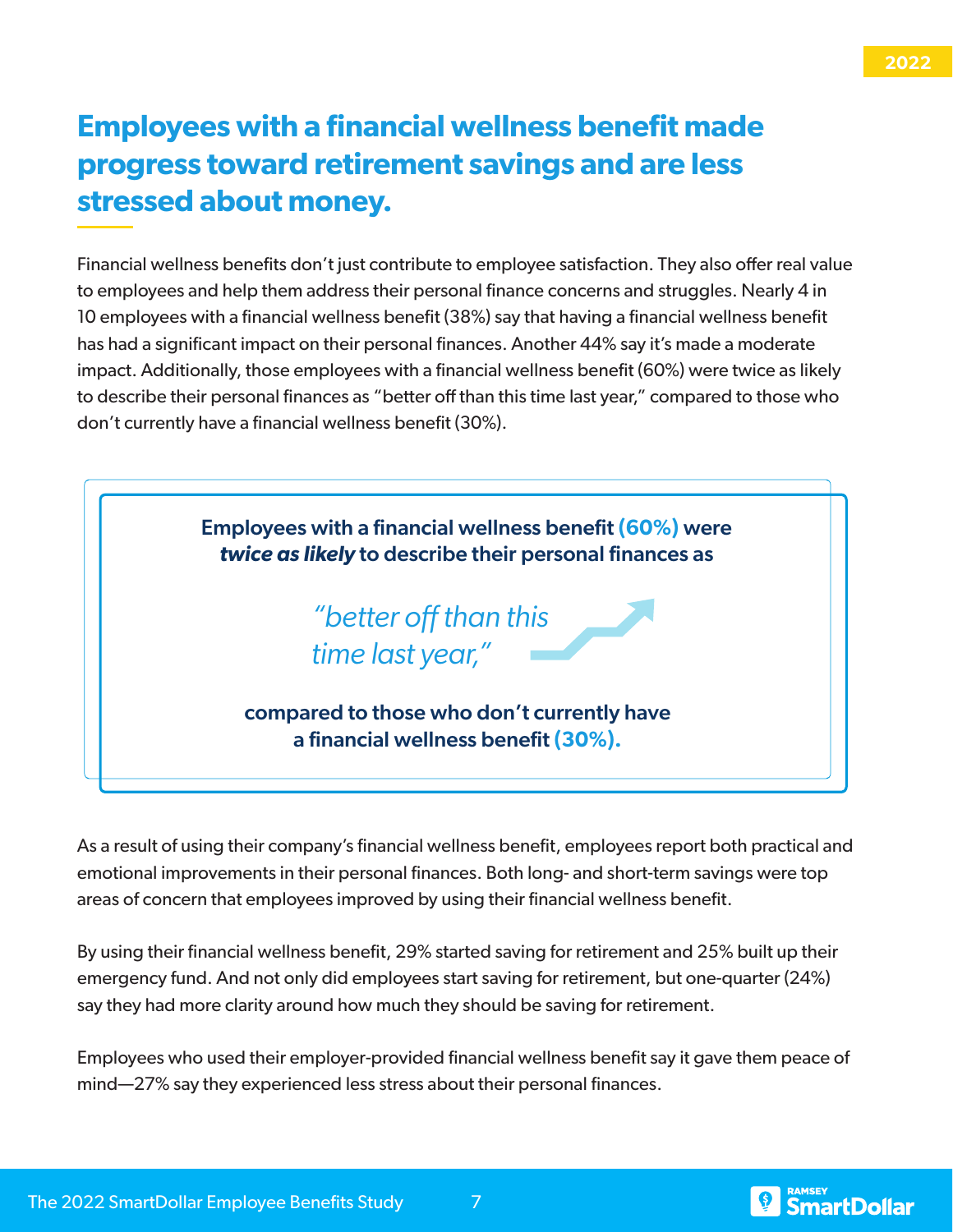#### **2022**

## **Employees are concerned about retirement preparedness.**

Preparing for retirement is a huge financial concern for employees. Starting to save for retirement is the top change employees are making as a result of their financial wellness benefit. And more than half of employees with a financial wellness benefit (53%) rank retirement planning as the most important feature.

Employees across generations view retirement planning as extremely important, no matter how far they are from retirement. Of those with a financial wellness benefit, 53% of millennials, 53% of Gen X and 55% of baby boomers rank retirement planning as an extremely important feature of their financial wellness benefit. Retirement planning is also the number one most-used feature for those who have access to a financial wellness benefit.

While employees feel strongly about retirement planning, the majority still don't feel like they're preparing for their retirement well. Six in 10 say they feel behind on their goals for retirement.



**60%** 6 in 10 say they *feel behind* on their goals for retirement.

In this case, baby boomers are ahead of their younger coworkers. Only 39% of baby boomer employees say they feel behind on their goals for retirement. And not only do employees feel behind, but nearly half (48%) say they don't have anyone they trust for advice about retirement. In fact, when employees have questions about their personal finances, they're more likely to turn to their family (40%) or the internet (36%) for answers than to a professional financial advisor (33%).

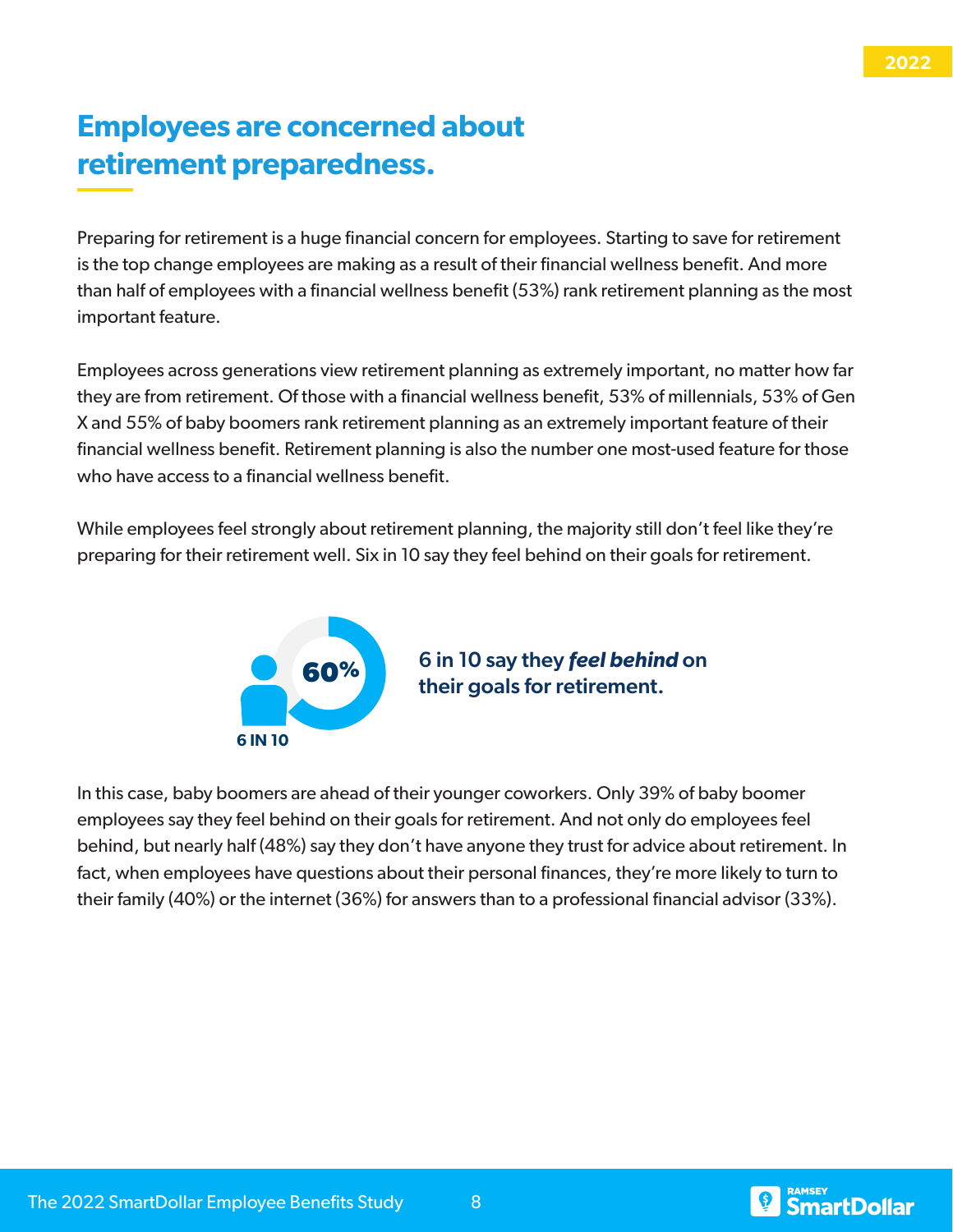## **Half of employees say money stress has negatively impacted their mental health.**

The 2022 SmartDollar Employee Benefits Study not only measured employees' attitudes and behaviors around their finances, but it also explored other influences impacting their work, including their mental health.

Half of employees suggest that their financial health and their mental health are connected, with 51% reporting that money stress has negatively impacted their mental health. And while 1 in 4 (26%) report financial stress as a top pain point, just as many report low motivation at work (26%), burnout (26%) and anxiety (29%) as their top pain points. These challenges have especially impacted employees of small businesses. They report that their top pain points are anxiety (31%), burnout (29%), financial stress (28%) and low motivation at work (25%).

Employees across generations are facing these challenges too. A significant number say that in the last month at work, they've felt stressed (66%), burned out (56%), overwhelmed (57%) and angry (44%).



And burnout is hitting younger workers at a higher rate. In the last month, 74% of Gen Z employees, 61% of millennial employees, 56% of Gen X employees, and 42% of baby boomer employees report feeling burned out. These feelings are evidence of a workforce that's dealing not only with strain on their finances, but also with strain on their mental health. Overall, 4 in 10 employees rate their mental and emotional health as only okay, fair or poor.